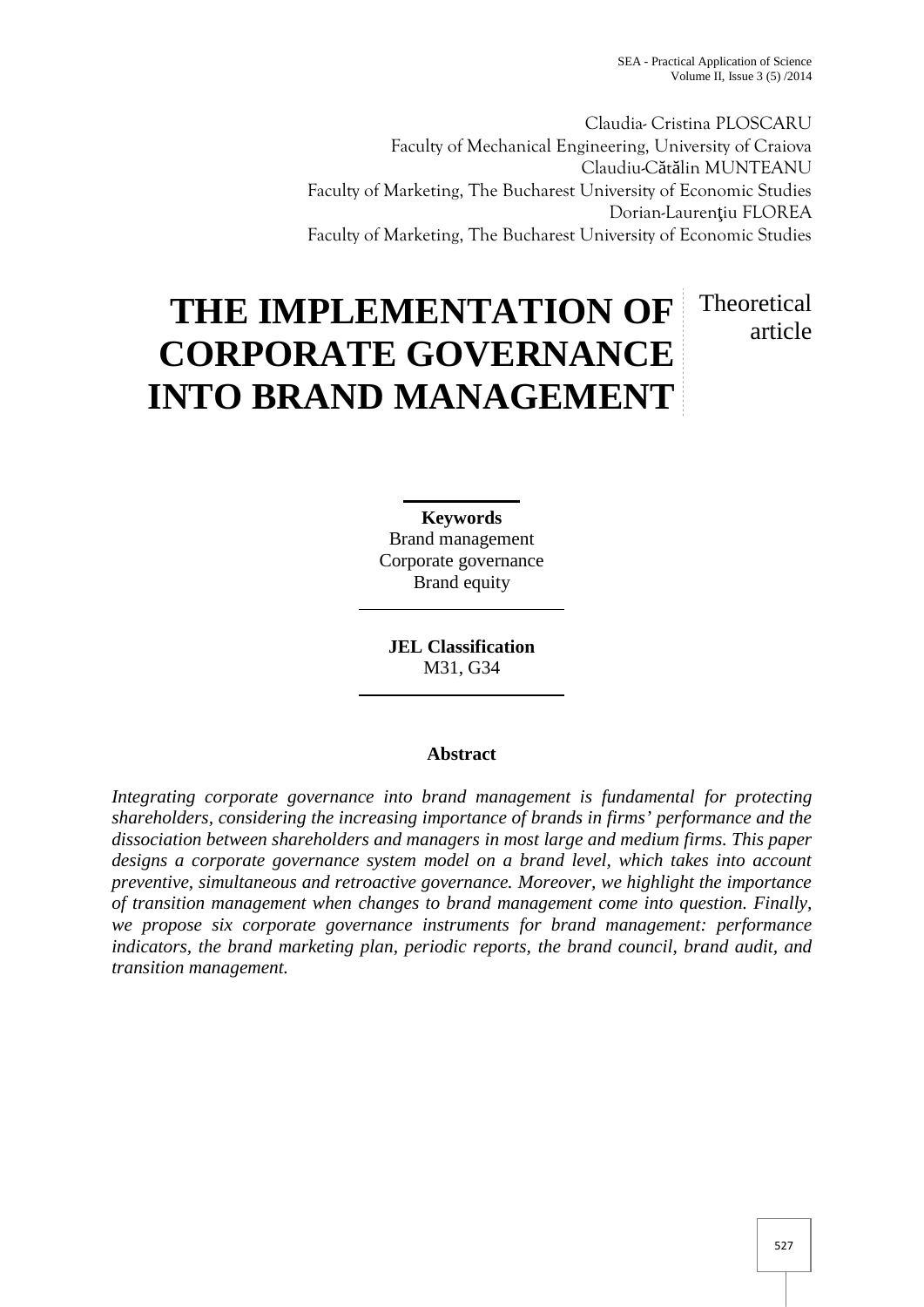### **Introduction**

Brands have become a key asset for a firm's profitability in an economy increasingly driven by intangible assets (Keller & Kotler, 2008). For instance, the share of intangible assets in S&P 500 increased from 17 percent in 1975 to around 80 percent nowadays (Standard & Poor's, 2011). Thus, the special emphasis managers give to brand equity development is understandable.

Return of investment is a function where brand equity has a clear role. The success of marketing strategies and tactics employed for a brand becomes an essential landmark for appraising both the current and future performance of a firm, and for determining the business and industry attractiveness.

For large and medium firms, the increasing dissociation between shareholders and managers and the requirements of stock listing raise the issue of special rules and conditions. These rules and conditions guarantee shareholders that managers act fairly and solely in owners' interest. This issue is reflected in the concept of corporate governance as a set of roles, relations and internal rules of a firm, that constrain managers to act in good faith for the prosperity of shareholders and other stakeholders categories.

The scientific approach of corporate governance has shown a clear intensification since the economic crisis emerged in 2007 (Tuan, 2014a). Moreover, corporate governance has started to get attention from more economy research fields such as management, corporate finance, accountancy, business ethics and corporate social responsibility. They show that science and management have a considerable interest to achieve progress in an insufficiently mature topic.

Empirical evidence offered by the economic crisis clearly shows how intensively companies' need efficient corporate governance systems. This is especially true where the high number of shareholders, the business model complexity and the company's dimension increase the gap between shareholders and managers in terms of informational asymmetry. Corporate governance systems need to go beyond the big picture and to develop specific mechanisms for all functional areas, proportionally to the entailed risk and informational asymmetry.

The current paper develops a model that integrates corporate governance into brand management, acknowledging the brand's importance for the overall performance and the complex brand mechanisms that a manager can use in his own interest.

#### **Theoretical background**

Brands are considered bridges between past and future (Kapferer, 2012, p. 13), by making future performances foreseeable based on the previous

interactions between the brand and consumers. Using this feature to identify corporate governance challenges for brand management regulation implies the need for a chronological model focused on brand equity transformation under time. Thus, we consider Kapferer's (2012, pp. 13-14) distinction between brand assets, brand strength and brand power.

Brand assets are psychological drivers of brand influence on consumers and the market. Scientific literature provides several models for this approach, like Aaker's five assets or Young & Rubicam Brand Asset Valuator. For a thorough review of these models, please see Munteanu & Florea (2012). Brand strength entails the resulting market performance on brand assets, being expressed by indicators such as market share, penetration rate or loyalty rate (Kapferer, 2012, p. 14). Brand value represents the brand's capacity to obtain profit. Net present value of estimated profits results after the deduction of marketing expenditures.

The causal chain comprising of brand assets, strength and value is not an implicit one. The same brand assets can lead to a different strength and further, to a different value. Thus, high awareness and good brand esteem can still lead to a poor market share. Also a high market share does not implicitly lead to a high value, especially when marketing costs are too high.

Despite these cases, every brand asset has an acknowledged capacity to increase brand strength, while brand strength also positively influences brand value. Consequently, these three concepts can be accepted as ways of expressing brand equity, but also as states of aggregation for brand equity. As means of expressing brand equity, brand assets, brand strength and brand value represent different temporal moments that illustrate how brand equity is developed over time. Brand assets illustrate the past, as their formation implies persistent marketing activity and interactions between the brand and consumers. Brand strength represents the present, because it is influenced by the psychological measures that form its assets, but also by competition. Brand value is a financial measure that speaks about the brand's future (see Figure 1).

As states of aggregation for brand equity, brand assets, strength and value describe the current brand status-quo. As a consequence, they need to be managed in a favorable equilibrium, based on mutual potentiation. Any disproportionate or impaired growth leads to brand equity imbalance, with negative effects on brand performance and the firm's activity.

As we previously showed, brand management has to track brand equity on three levels that arouse reciprocal potentiation. For instance, good reputation and high awareness can make consumers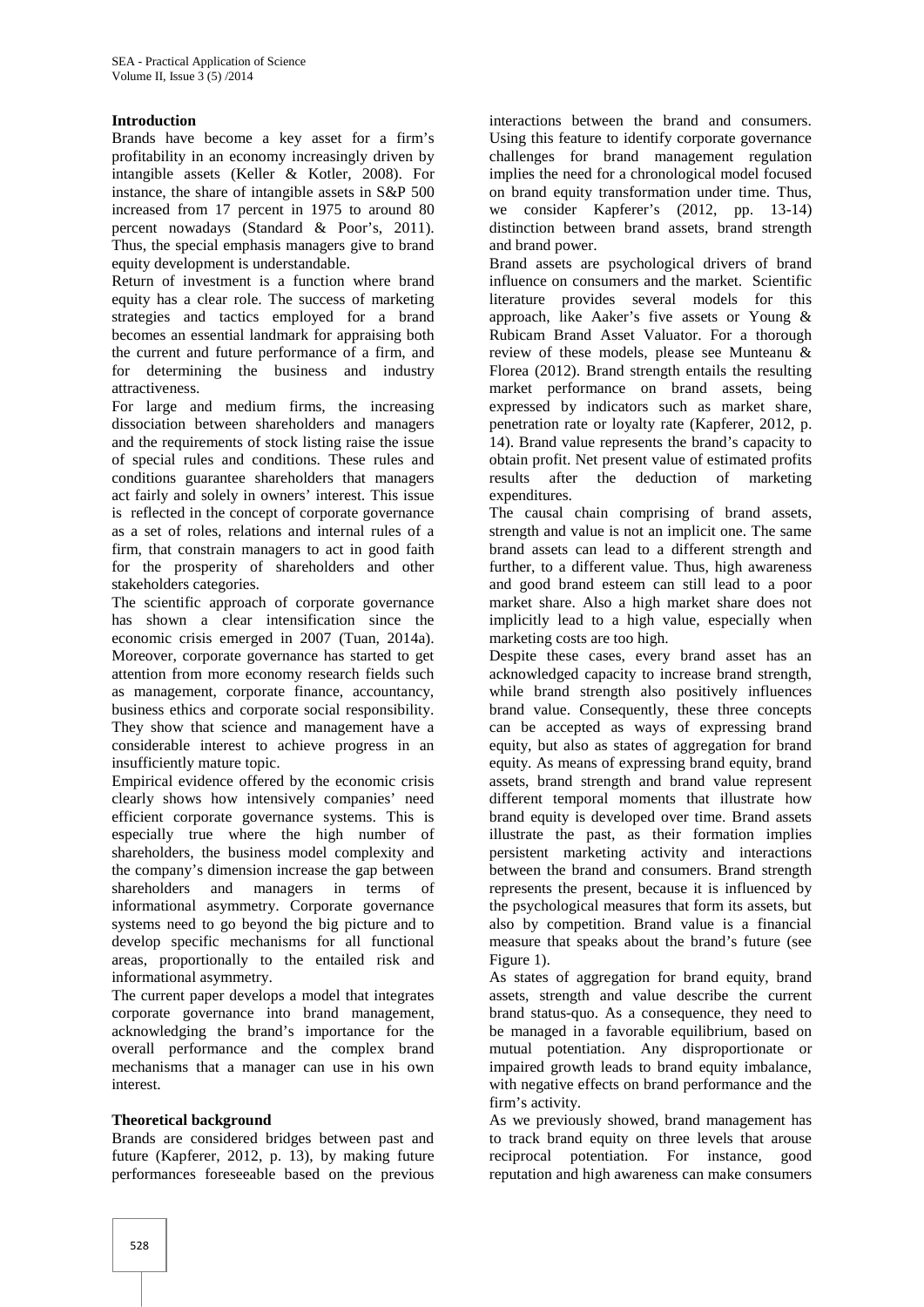more likely to try and adopt the brand, which leads to a higher market share. Moreover, the feeling of trust given by brand reputation reduces the perceived risk and psychological costs of purchase, which leads to an increase of the perceived value (Keller & Kotler, 2012, p. 10). Consumers will be ready to accept a premium price for the brand, thus increasing its value. The increased market share will enhance word-of-mouth, and thus, brand awareness is likely to increase even more.

The unfulfillment of this virtuous circle can be caused by diverse operational and competitive issues independent of brand management. These issues are the result of deliberate actions taken by brand managers, who prioritize fulfilling their objectives. As a result they favor obtaining subsequent bonuses, in the detriment of a balanced brand development in a continuity vision.

By continuity vision, we understand a well balanced distribution of marketing efforts between obtaining revenue now and creating prerequisites for obtaining future revenue. In terms of brand equity, this means that brand managers must understand that their activity has two types of benefits: revenue and brand value. Actually, these two benefits are the main evaluation criteria for brand manager's performance.

We will further present some cases when a manager's deliberate action harms brand equity. All these cases are the expression of some perverse incentives (Kresowik, 2013; Eckermann & Coelli, 2013) that, despite trying to reward productive brand management, come to promote temporary and unhealthy development. This eventually decreases brand equity or even determines negative equity.

Probably the most common case is the increase of current revenue streams at the expense of brand value. This often comes in the context of a high pressure from top management on revenue margins, leading to short term revenue prevalence. Actually, this prevalence is an emergent feature of contemporary economy under the action of economic instability and innovation speed. These encourage brand managers to use favorable brand assets for a short-term revenue boost. Such a reaction leads to a decrease of vital production costs, which determines a reduction of the value offered to customers and a hindered value proposition. The appeal to such a damaging solution is potentially reasoned by managerial incompetence, unrealistically established profitability goals, or perverse incentives.

The opposite case is equally damaging, despite not being equally encountered. Sometimes top management excessively postpones obtaining revenue in order to create more favorable conditions for future revenue. This situation appears when shareholders establish corporate governance rules that allow the management to

renounce to current profitability for brand assets improvement. In some cases, such as the introduction of a new brand or brand extension, the management wittingly accepts some losses by approving high marketing costs. In other cases, such a decision drives an uneconomic use of resources, considering the decreasing marginal returns of marketing expenditures, or even unacceptable and insuperable losses which eventually lead to bankruptcy. Thereby, the prerequisites of future revenue become pointless when they jeopardize the firm's chances to survive. For instance, a restaurant could repay consumer loyalty with exotic trips. This would be an attractive incentive for loyalty, market share and future revenue, but the trips' cost would surely be way too burdensome to avoid going bankrupt.

The last case that we present is related to a market share increase at the expense of extremely important brand assets. Two decisions fit to this case: the relinquishment of prestige prices to seize the available market and the acceptance of undesirable consumer segments. Prestige prices are a psychological driver of unique and exclusive associations, and an exceptional quality. Increasing market share by harming the salience of these assets will lead to a long-term revenue drop. A good example concerning the second decision is impairing the sense of belonging to a consumer community by accepting mixed types of consumers. For instance, when a luxury restaurant doesn't select its customers anymore, accepting middle class customers as well. Also making the brand undesirable can further hinder salience. For instance, this happened to Harley Davison, that in the late 80's had come had become "the bad boy" motorcycle.

## **The implementation model**

The cases presented above must be understood as risks of shareholders' interests being violated by poor brand management. These are enough reasons to justify the need for special attention from corporate governance.

Scientific literature provides three factors which account for the existing differences between corporate governance systems in various countries: legislation on companies (Bris & Cabolis, 2005), the established codes of best practices in different economies, and the stock listing conditions (Goergen & Renneboog, 2008). These differences don't allow standard solutions concerning the corporate governance actions on brand management or on any other area. As a consequence, this leaves open the chance to indicate directions for corporate governance in problematic situations.

Because poor brand management fundamentally affects shareholders, we will adopt in our model development a bonding hypothesis (Goergen &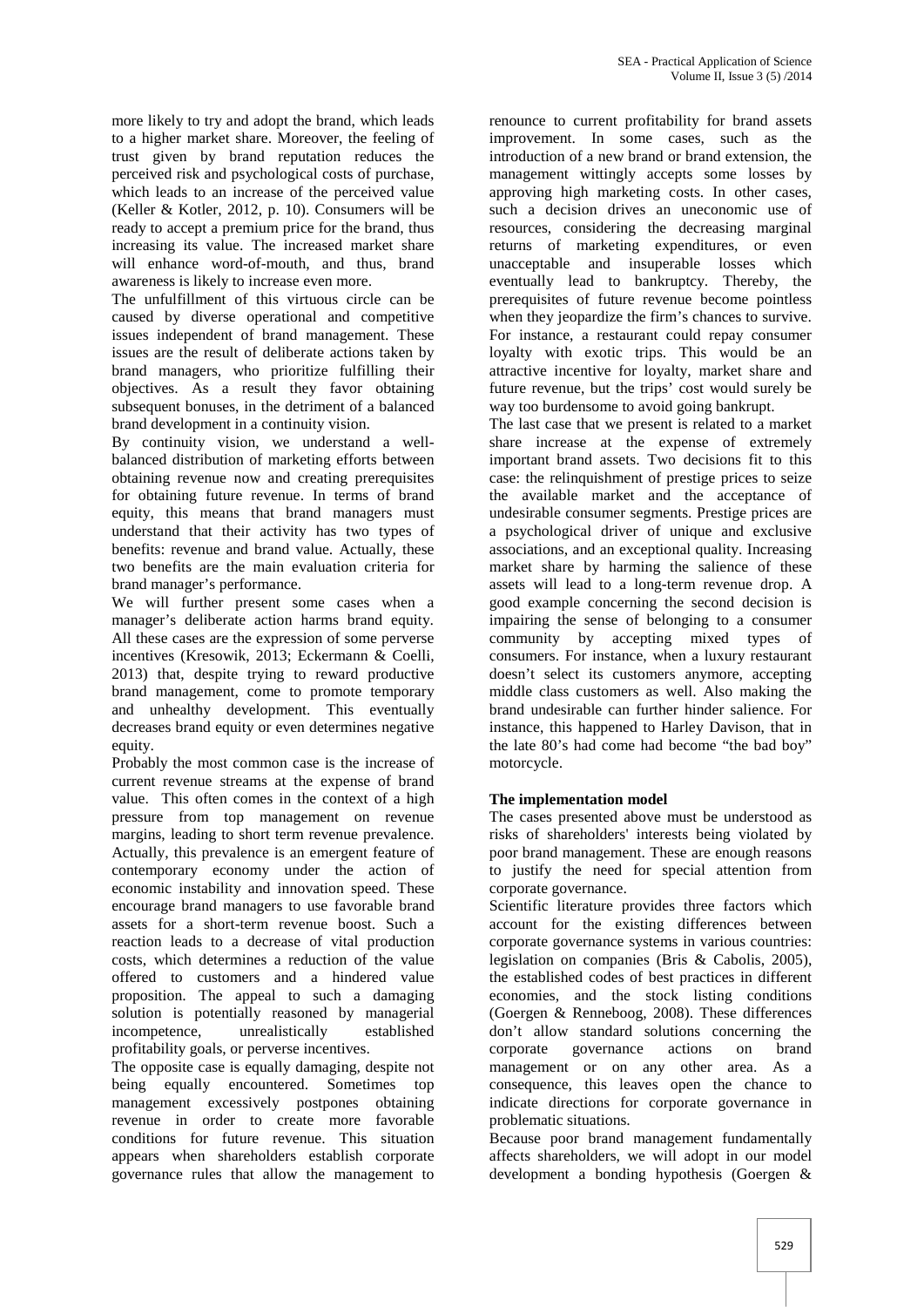Renneboog, 2008) that emphasizes the value that any managerial action has for shareholders. In the absence of any conclusive indication, we will consider that all shareholders are equally affected, and thus, equally interested on brand management performance.

A first remark from previous cases is the need for a complex system of brand management performance indicators, comprising measures of all three states of aggregation. Furthermore, it is essential to positively evaluate only the situations when indicators for all three states of aggregation reach the standard. Thus, the first instrument of corporate governance that we propose is the system of performance indicators. It is a typical instrument, commonly used in any company. This instrument is typically needed for a viable corporate governance system applied on brand management. Our proposition brings new insights regarding how these performance indicators are established and act as a benchmark for future results.

In a strategic planning succession, performance indicators are established by partitioning the objectives from corporate level on strategic business units and types of functional activities. These become objectives for the brand marketing plan, drawn up and submitted for top management approval by the brand manager. This approval means that the top management endorses all its activities, contributing to the prevention of brand equity undermining. In this context, the marketing plan must be considered as an instrument of corporate governance. These two instruments constitute the instrumental kit of preventive or anticipatory governance, as their creation precedes the period of corporate governance control.

For an efficient insurance of shareholders' interests, we must add instruments of simultaneous, retroactive or ascertaining corporate governance (see Figure 2).

Corporate governance in brand management must early identify any action likely to impair brand equity by irrationally exploiting a component with the purpose of increasing another. Employing this type of governance means admitting the almost complete irreversibility of some malicious marketing actions, because a simple post-factum ascertainment is useless. Periodic reports are the widely used instruments for this type of governance. Besides tracking marketing program accomplishments, they must also contain an evaluation regarding the brand's state. Empirical evidence has shown that these reports are maliciously altered sometimes, cancelling their efficiency just when trouble is about to come. Obviously, brand managers are interested to manipulate these reports only if their brand is going through a bad state for which they would be held responsible. This drawback illustrates informational asymmetry (Pompian, 2006) between

managers and shareholders, but also between brand managers and top management.

We propose the employment of a brand council as a new instrument, in order to mitigate this drawback. A brand council is a quasi-informal structure, comprised of brand managers and one or more shareholders' representatives. For the continental European type of companies that include a supervisory board or a board of directors hierarchically above the executive managers, the shareholders' representatives should be members of this board with role of rapporteur. By actively participating in marketing activities for every owned brand, shareholders reduce the informational asymmetry in relation to brand management, and thus lessen the agency cost of brand management.

Retroactive corporate governance can be done using a brand audit. Despite being properly developed in the scientific literature (Keller, 2008; Pratoomsuwan, 2012), this instrument is still absent in many companies. Although it essentially has an ascertaining nature, brand audit provides the chance for many prompt interventions, by providing a useful snapshot covering a manifold of marketing actions. The integration of brand audit into the corporate governance system for brand management can be made by following Abrahams' (2008) methodology, who adds the concept of risk to brand analysis. Using a chronological model of brand equity (Munteanu&Florea, 2011) facilitates this integration.

The three levels of corporate governance – preventive, simultaneous, and retroactive – must be completed by the brand's transition governance, which regulates the decisional power of the brand manager. Every level is encumbered by additional risks, as any motivational and coercive leverages are lacking, which reduces the efficiency of all previous instruments.

## **Conclusion**

The current paper should be a turning point in the research regarding the integration of corporate governance into brand management. Probably, the most important achievement is the solid arguments for how meaningful the association between the two research fields is. This aspect is a solid argument for the study of corporate governance, branding, and strategic management links. Future research can focus on formalizing the theoretical relationship between corporate governance and brand management. Another possible research direction can focus on the integration of corporate governance into other functional areas, like the managerial use of marketing research completed in good faith.

For corporate governance, our study is the proof that different functional areas require special approaches from corporate governance. The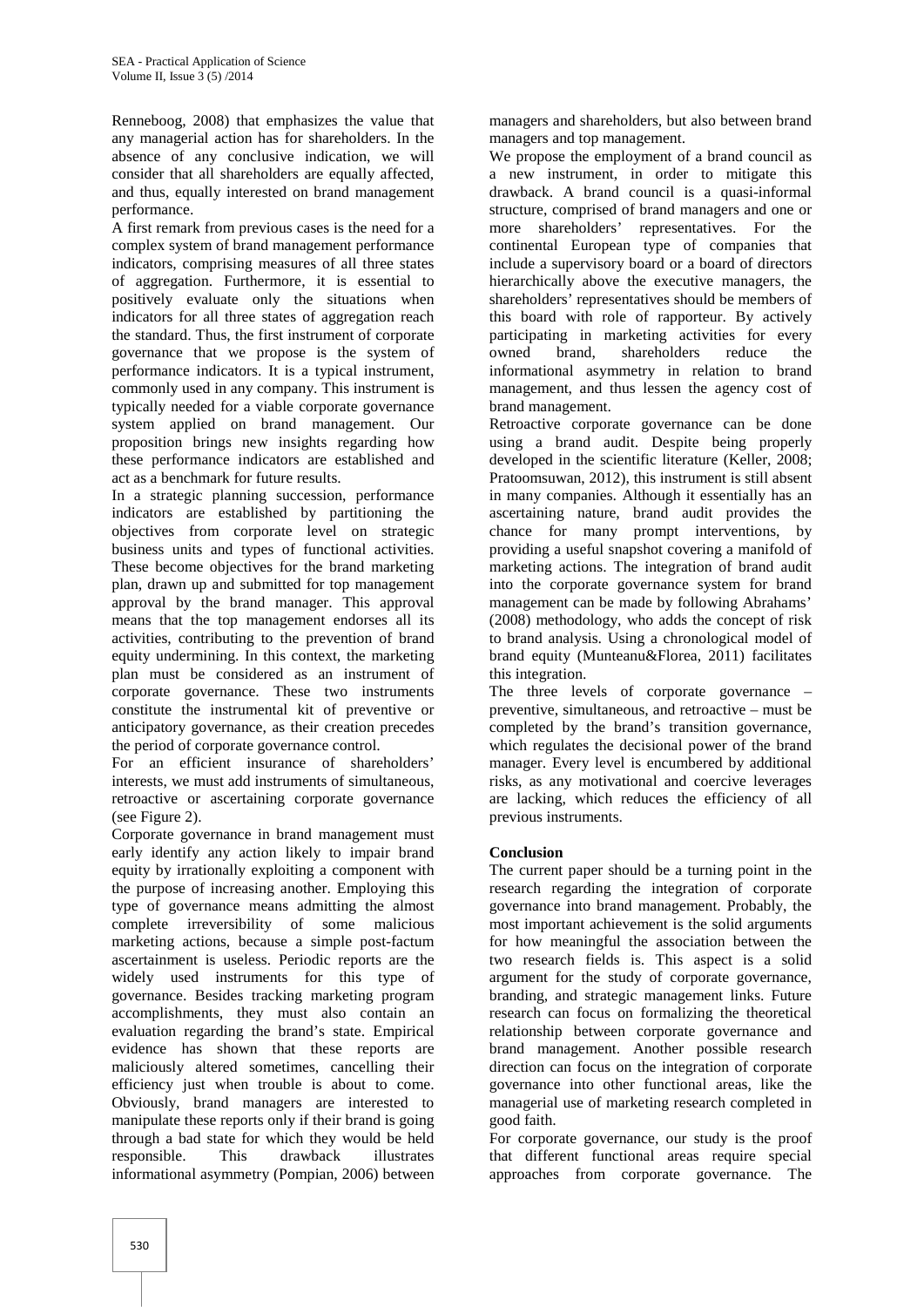attention received by every area represents its assigned importance for the overall wealth.

For brand management, our model questions the action and interest unity inside corporations between brands and brand managers, brands and consumers, or brand managers and shareholders. Although such a questioning is absent in brand management, we believe that researchers have the duty to question any apparently settled issue.

Strategic management can probably benefit the most as this topic progresses. For management, our proposed model can have a major impact, as the lack of an efficient governance system has proven a major cause for the recent economic crisis.

Without pretending to be the first joint approach of brand management and corporate governance, this paper is the first that goes beyond a simple empirical observation of the link between the two, previously done by Tuan (2014b) and Kambara (2012), by trying to provide managerial solutions for more efficient corporate governance. Moreover, the theoretical substantiation of our approach is done by describing for the first time some cases of malicious actions taken by brand managers.

#### **Acknowledgement**

This work was supported by the project "Excellence academic routes in the doctoral and postdoctoral research – READ" co-funded from the European Social Fund through the Development of Human Resources Operational Programme 2007- 2013, contract no. POSDRU/159/1.5/S/137926.

#### **References**

- [1] Abrahams, D. (2008), *Brand Risk: Adding Risk Literacy to Brand Management*. Gower Publish Ltd.
- [2] Bris, A. & Cabolis, C. (2005), The value of investor protection: Firm evidence from cross border mergers. *Review of Financial Studies*, *21*(2), 605-648
- [3] Eckermann, S. & Coelli, T. (2013), Including quality attributes in efficiency measures consistent with net benefits: Creating incentives for evidence based medicine in practice. *Social Science & Medicine*, *76*, 159-168
- [4] Goergen, M. & Renneboog, L. (2008), Contractual corporate governance. *Journal of Corporate Finance*, *14*, 166-182
- [5] Kambara, K.M. (2010), Managing brand instability and capital market reputation: Implications for brand governance and marketing strategy. *Journal of Brand Management*, *Suppl. Special Issue*, 568-578
- Kapferer, J.N. (2012), *The New Strategic Brand Management*. Fifth Edition. Kogan Page: London
- [6] Keller, K.L. (2008), *Strategic Brand Management: building, measuring and managing brand equity*. Prentice Hall
- [7] Keller, K.L. & Kotler, P. (2006), *Marketing Management*.12<sup>th</sup> Edition. Prentice Hall
- [8] Kresowik, T.F. (2013), Performance measurement and perverse incentives. *Journal of Vascular Surgery*, *57*(2), 568-572
- [9] Munteanu, C.C. & Florea D.L. (2012), A critical analysis of brand equity evaluation methods. *Revista Economic , Supplement* (3), 254-260
- [10] Pompian, M. (2006), *Behavioral Finance and Wealth Management*. John Wiley & Sons: New Jersey
- [11] Pratoomsuwan, T. (2012), The effect of an audit firm's brand on security pricing. *International Journal of Emerging Markets, 7* (4), 430-442
- [12] Tuan, L.T. (2014a), From corporate governance to balanced performance measurement. *Knowledge Management Research & Practice*, *12*, 12-28
- [13] Tuan, L.T. (2014b), Corporate governance and brand performance. *Management Research Review, 37*(1), 45-68